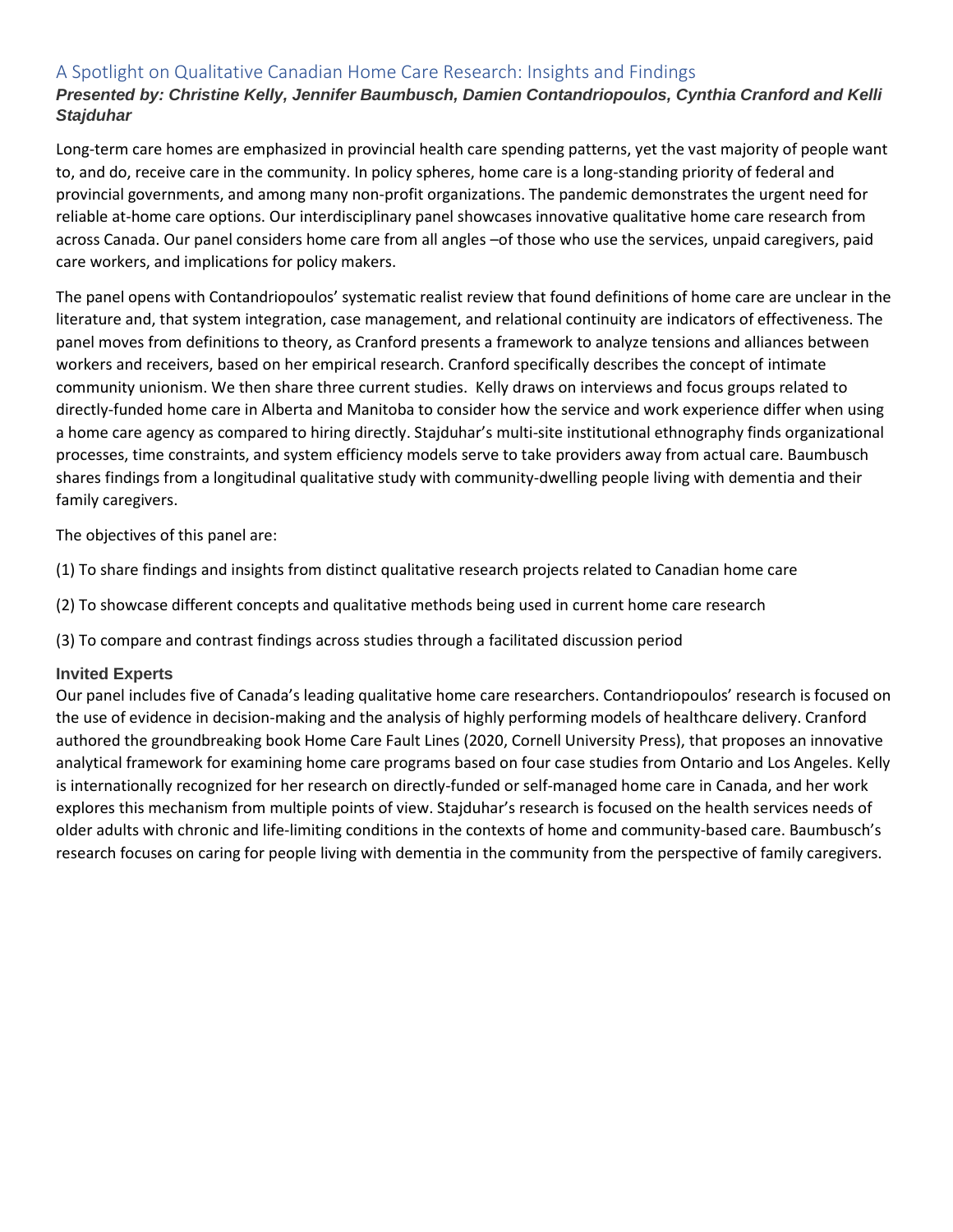# The "kids" are alright: Practice patterns among early-career family physicians and implications for primary care policy and workforce planning

## *Presented by: Ruth Lavergne, Doug Blackie, Agnes Grudniewicz, David Rudoler and Ian Scott*

Canadians report persistent problems accessing primary care despite an increasing per-capita supply of family physicians. Many have attributed this to generational differences, claiming early career family physicians are working less and making different practice choices than previous cohorts. If these claims are true, targeted intervention during training and early practice are needed. If not, this narrative may distract from broader reforms needed to strengthen primary care. The Early Career Primary Care (ECPC) Study explored if changes in family practice are different among recent cohorts and sought to understand factors shaping practice intentions and choices among early career family physicians.

Researcher panelists will briefly overview findings from the ECPC study, including results of multiprovincial provincewide quantitative age-period-cohort analysis of family physician activity over the last two decades using administrative data and qualitative framework analysis of 94 interviews with family medicine residents and physicians within their first ten years of practice. The study includes data from British Columbia, Manitoba, Ontario, and Nova Scotia. Panelists will react suggesting implications of results, and the audience will be invited to reflect and respond, considering ongoing policy discussions. Areas for discussion include:

• How findings apply to medical education, including reforms underway in postgraduate family medicine training.

• Alignment of practice and payment models with values and preferences of early-career physicians and opportunities for primary care renewal.

• Implications of changing practice patterns for workforce planning.

This session will integrate presentation of mixed-methods findings with robust discussion of national policy implications, featuring representation of key stakeholder perspectives, and complemented by audience participation.

This panel will explore findings and policy implications of a cross-jurisdictional, mixed-methods study, by:

1. Describing service volume, continuity, and comprehensiveness of care among early-career and established family physicians over two decades.

2. Exploring if changes over time reflect cohort effects (attributes unique to the most recent cohort of physicians), or period effects (changes over time across all physicians).

3. Outlining the values and preferences that shape the practice intentions and choices of family medicine residents and early-career primary care physicians.

4. Discussing implications for medical education, primary care policy, and workforce planning.

### **Invited Experts**

Ruth Lavergne holds a Tier II Canada Research Chair in Primary Care and is an Associate Professor in the Dalhousie Department of Family Medicine. David Rudoler holds a Research Chair in Population Health and Innovations in Mental Health at Ontario Shores and is an Assistant Professor at Ontario Tech University. Agnes Grudniewicz is an Assistant Professor in the Telfer School of Management at the University of Ottawa. Ian Scott is Director of the Centre for Health Education Scholarship, an Associate Professor in the University of British Columbia Department of Family Practice and has held medical education leadership roles in the College of Family Physicians of Canada. Doug Blackie is a health systems leader and educator based in Edmonton, with provincial and regional experience, and focused expertise in rural health and health human resources.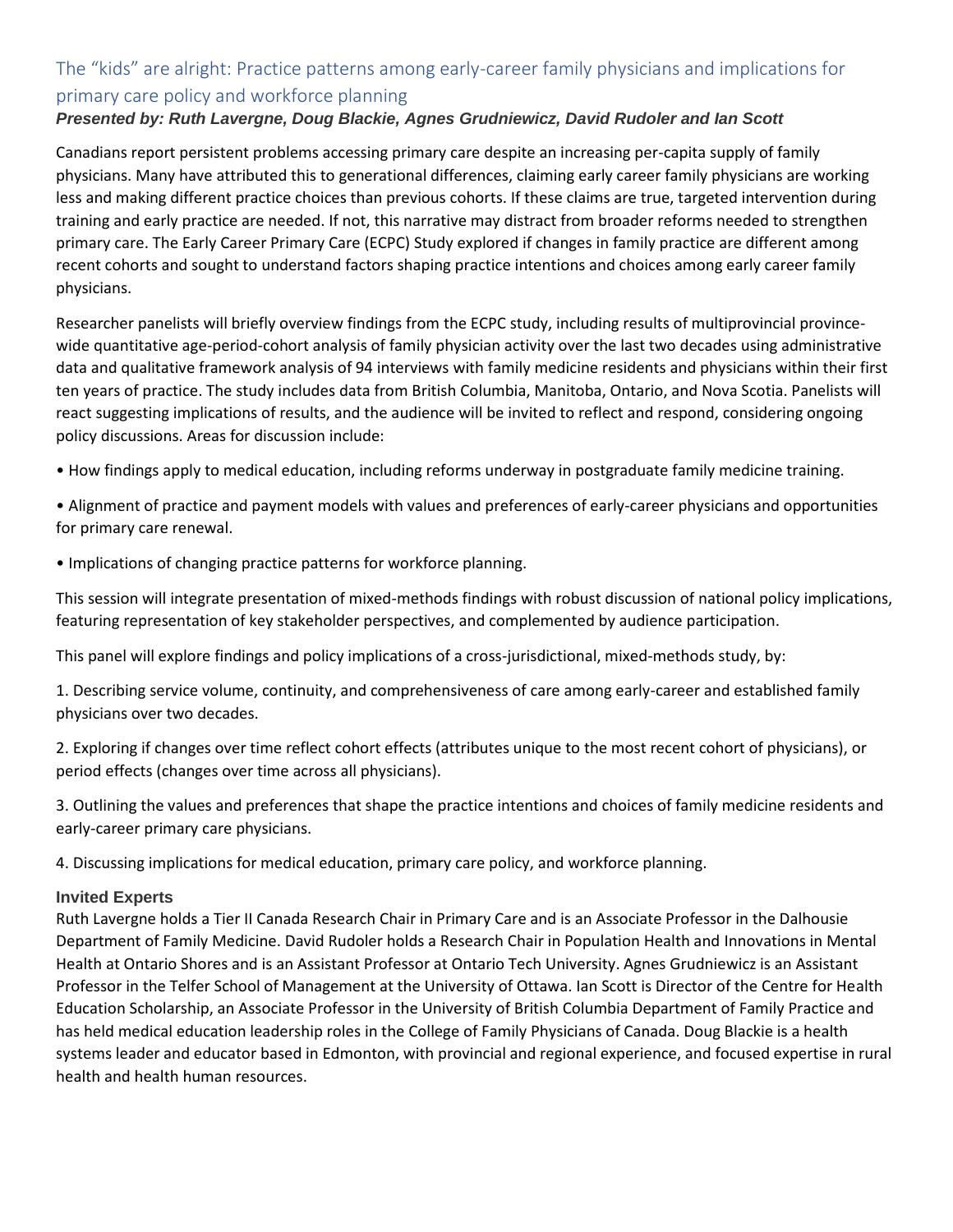# Taking a Collective Impact Approach to Build a Better System to Support Family Caregivers: Pandemic Lessons for Necessary Changes to Improve Caregiver Experiences

## *Presented by: Deirdre McCaughey, Sharon Anderson, Kim Brundit, Gwen McGhan and Janet McLean*

Currently, 8.1 million Canadian family caregivers (FCGs) fulfill the essential role of caring for Canadians living with chronic conditions, disability, and frailty. FCGs are responsible for providing both emotional and physical care and organizing health services. To mitigate the effects of COVID-19, Provincial Health Ministries enacted public health measures that eliminated or reduced support services and resources for these FCGs. However well-intended, FCGs have since reported increased stress, greater difficulty caring for their family member and a general decline in wellness. There is significant evidence that distressed caregivers are often forced to stop caregiving when their wellbeing is in peril.

Using a multi-perspective stakeholder approach, the panel moderator will engage the panel to provide an overview of the current FCG experiences, challenges, and recommendations regarding support services and government initiatives. She will highlight themes and synergies amongst the panelists, with the goal of sharing lessons learned from a multitude of perspectives.

The panelists represent a breadth and depth of knowledge and expertise in family caregiving that includes care provision across the care continuum and caregiving role.

Outcomes expected will include highlighting the experiences of FCGs from a myriad of perspectives, identifying resources and gaps experienced due to public health measures, recommendations for better government initiatives to support FCGs, and mechanisms by which support agencies can work collectively to assist FCGs. This panel offers a diverse examination of FCG experiences through the inclusion of FCGs, community support agencies, healthcare providers, and researchers.

Our panel will present the experiences, challenges, and recommendations of FCGs from Western Provinces, highlighting how FCGs should and could be better supported. Specifically, the panel will address 1) the impact of public health measures enacted during COVID-19 and the resulting FCG experiences, 2) emerging and evolving challenges FCGs faced while providing care, 3) recommendations for relevant health measures, resources and support mechanisms for FCGs for the current pandemic and to assist in future public health emergencies, 4) initiating applicable policies and practices to address the challenges, and 5) how to best support synergy amongst FCG organizations.

### **Invited Experts**

Dr Deirdre McCaughey (University of Calgary) will present findings from the Alberta Family Caregiver Study; highlighting FCG experiences and challenges during COVID-19. Kim Brundrit (Dementia Network Calgary & FCG) will share experiences as a community advocate and FCG and bring forward suggestions for government initiatives and the synergies across support agencies. Janet McLean (Family Caregivers of British Columbia & FCG) will share experiences as a FCG and of FCGs, highlight recommendations for supporting FCGs, and identify needed government initiatives. Dr Sharon Anderson (University of Alberta & FCG) will share experiences as a FCG and of FCGs, highlight recommendations for supporting FCGs, and suggestions for government initiatives. Dr Jasneet Parmar (University of Alberta & MD) will present findings from the Impacts of COVID-19 on Alberta Family Caregivers Study and will share the role of healthcare providers in supporting FCGs. Dr Gwen McGhan (University of Calgary & RN) will moderate the panel.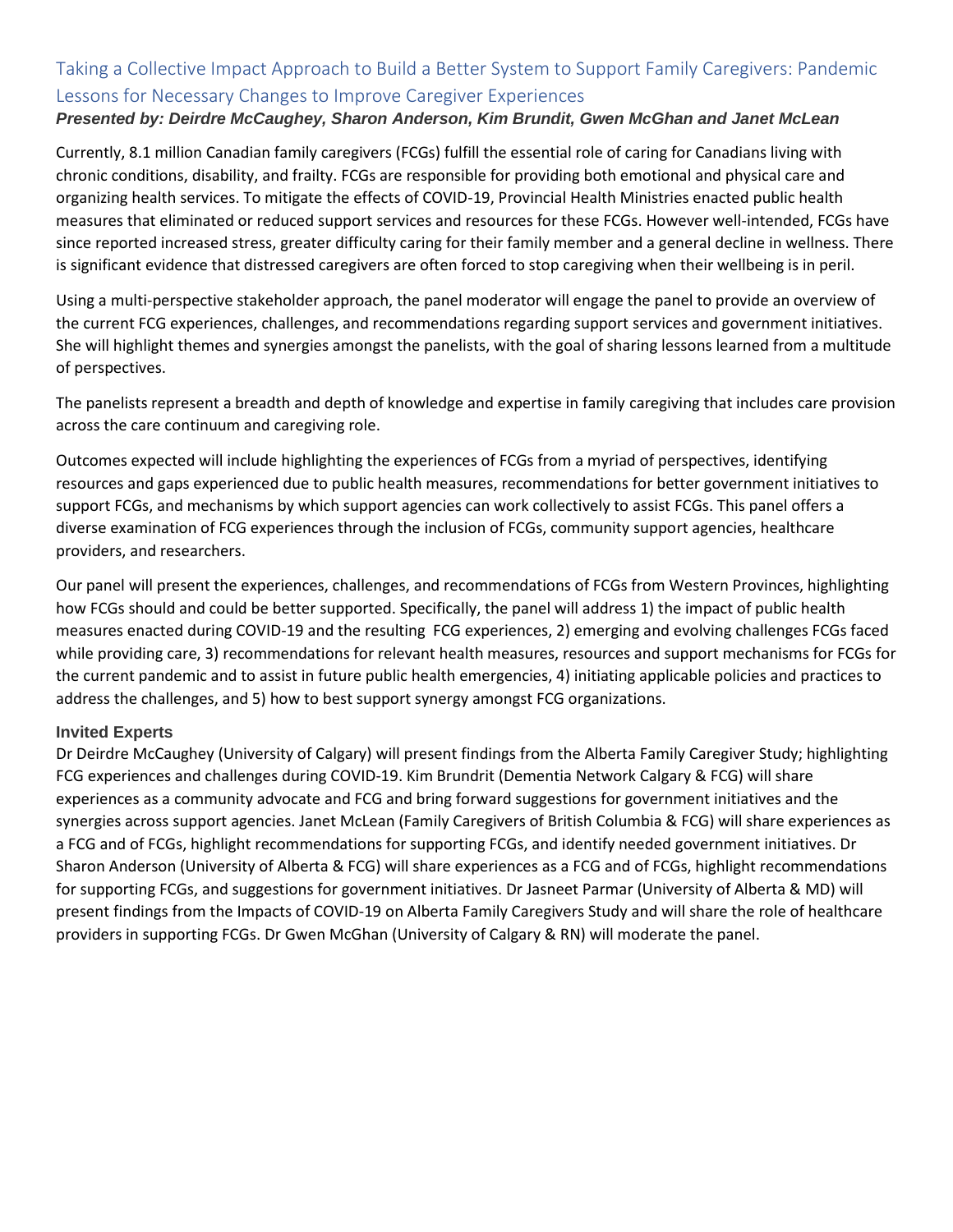# Embedding Inclusion Diversity Equity and Accessibility (IDEA) in Health Data Research: Data Research Centres and Approaches to IDEA

## *Presented by: Amy Freier, Nicole Aitken, Lisa Nowlan and Robyn Rowe*

Data, especially big data and administrative data, has become one of the critical infrastructures of the 21st century. Data and data research, however, are not neutral. Colonialism, racism, gender discrimination, ableism, and other forms of oppression have shaped the data that are available. Data can thus perpetuate inequities in appropriate medical care, lifesaving and enriching treatments, and other social services. Moreover, the same systemic issues are baked into health data research, including: i) the data that is collected and stored; ii) the questions that are asked of the data iii) the people and teams that are assembled to analyze and interpret health data; and iv) the dissemination of results.

The panel approach will be focused on methods that aim to embed Inclusion, Diversity, Equity, and Accessibility (IDEA) within health data research – with a focus on the Health Data Research Network and its member organizations. The Chair's of HDRN Canada's IDEA Team and Indigenous Data Team will provide information about their distinct portfolios and efforts to define overlaps and differences between IDEA and Indigenous Data Sovereignty within the network. Panelists from CIHI, MCHP, and Statistics Canada will briefly introduce programs that they are leading/facilitating within their local contexts. The moderator will ask panelists about challenges, successes, and opportunities for embedding IDEA within data research – especially as it relates to the creation of policies and standards, working in relation with Indigenous data sovereignty initiatives, public and stakeholder engagement, and data analytics. The last 15 minutes of the session will be reserved for Q&A and dialogue with the audience.

The purpose of this panel is to provide participants with knowledge about different approaches to IDEA in health data research environments – emphasizing the need for site-specific solutions and opportunities for streamlined approaches across research centres. Presenters will cover two broad areas of concern: i) Operations: tools, processes, and practices to embed IDEA in the day-to-day work of data research centres (e.g.: job postings, mentoring programs, meetings, and team composition); and ii) Data Research: tools processes, and practices to embed IDEA in the data research cycle (e.g.: data flags and process guides, governance, analytics, and dissemination).

### **Invited Experts**

This presentation will bring together individuals across Canada who each lead or advocate for Inclusion, Diversity, Equity, and Accessibility in health data research environments. Dr. Amy Freier is a Research Associate at the Manitoba Centre for Health Policy, where she leads the Data Equity Initiative. Dr Freier also chairs the IDEA Team at Health Data Research Network Canada, which brings together experts and practitioners working to embed IDEA in data research spaces. Dr. Robyn Rowe is a Staff Scientist at ICES and the Chair of the Indigenous Data Team at HDRN Canada. Dr. Rowe is an executive member of the Global Indigenous Data Alliance (GIDA) and a long-standing member of the International Indigenous Data Sovereignty Interest Group. Lisa Nowlan (Med, BJournalism) is a Program Consultant at the Canadian Institute for Health Information and leads the Diversity and Inclusion portfolio. Dr. Nicole Aitken is an Analyst with the Centre for Population Health Data at Statistics Canada.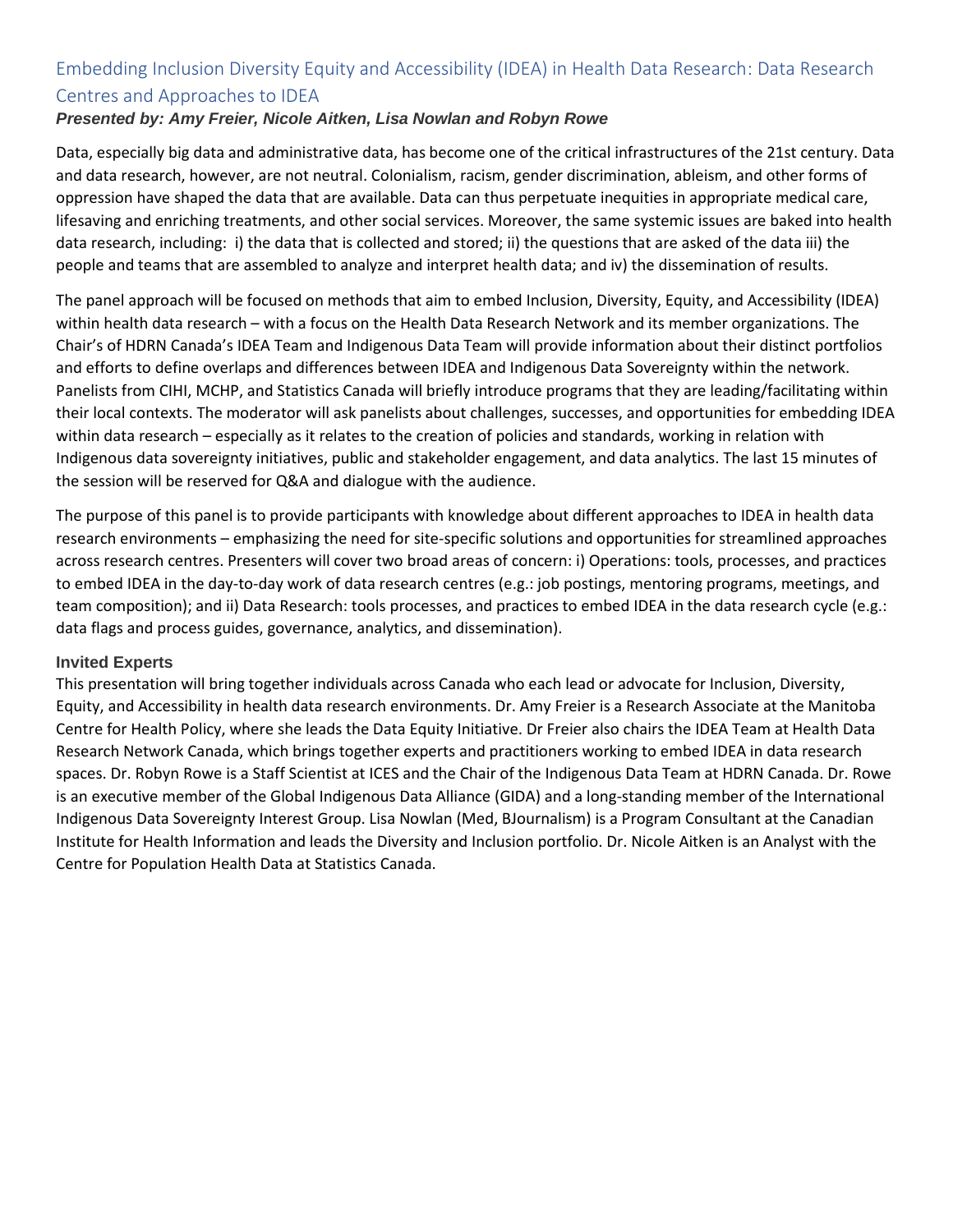# Towards a Pan-Canadian Health Data Strategy

## *Presented by: Eric Sutherland, Ewan Affleck, Steven Hoffman and Kim McGrail*

For decades, Canada has been largely unsuccessful in addressing health data challenges, despite significant investments in health systems and data infrastructure. The COVID-19 pandemic highlighted the profound impact poor data collection, sharing, access, and use can have on myriad areas of health services and policy, not least health outcomes, costs, and patient experience. At the heart of the issue is the need to address the root causes of heath data fragmentation. As a result, in December 2020, a pan-Canadian Health Data Strategy (pCHDS) Expert Advisory Group (EAG) was created to help chart a path towards a cohesive health data ecosystem.

The EAG reviewed hundreds of reports and articles, some dating as far back as the 1960s, and created working groups (Policy, Governance, and Interoperability & Architecture) for deeper analysis and deliberation. The EAG published its advice and recommendations (three reports, with final report scheduled to be published Spring 2022), and these are being considered by federal, provincial, and territorial governments in support of the development of a long-term pan-Canadian Health Data Strategy.

The panel discussion will provide the audience with a summary of the work of the pCHDS EAG centred on a vision for a person-centric health system supported by data stewardship. Panelists will discuss the principles for implementation of a common, coherent cross-jurisdictional approach, and the policy, governance, engagement, and interoperability factors that will be critical for success. The audience will also have the opportunity to raise further issues and broaden the discussion.

### **Invited Experts**

Dr. Steven Hoffman - international lawyer specializing in global health law, global governance and institutional design.

Dr. Kim McGrail – Professor, UBC School of Population and Public Health and Centre for Health Services and Policy Research, Director of Research for UBC Health, and Scientific Director of Population Data BC and Health Data Research Network Canada. Her research interests are quantitative policy evaluation and all aspects of population data science.

Dr. Michael Wolfson - Fellow of the Canadian Academy of Health Sciences, Former Assistant Chief Statistician of Statistics Canada; areas of expertise include design of health information systems and microsimulation modeling of socio-economic policy and health dynamics.

Dr. Ewan Affleck - Senior Medical Advisor, Health Information, College of Physicians & Surgeons of Alberta; practicing clinician and digital health information systems expert.